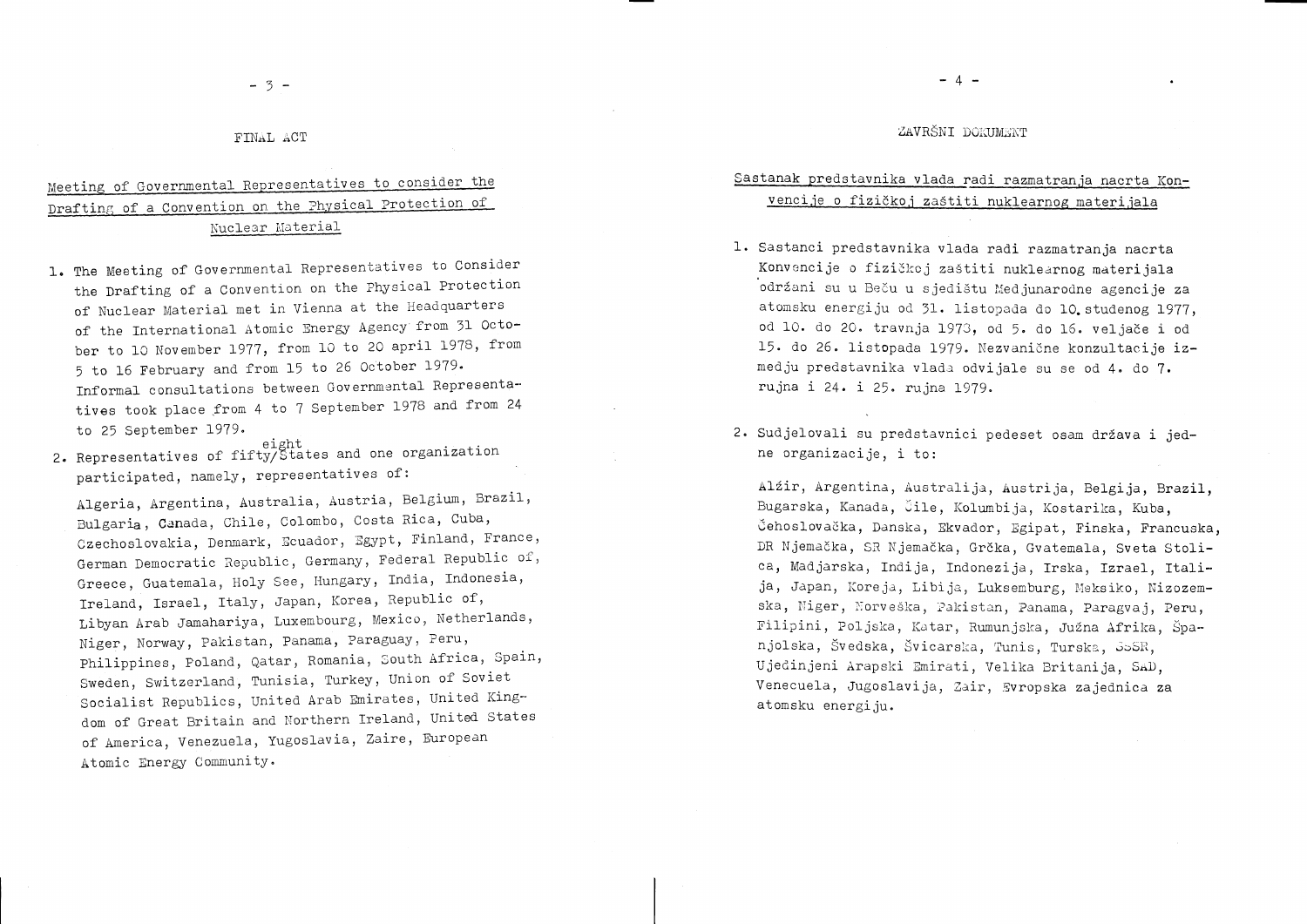3. The following States and international organizations participated as observers:

Iran, Lebanon, Malaysia, Thailand, Nuclear Energy Agency of the Organisation for Economic Co-operation and Development.

- 4. The meeting elected Ambassador D.L. Siazon Jr. (Philippines) as Chairman. For the meetings in April 1978 and February 1979 Mr. R.A. Estrada-Oyuela (Argentina) was elected Chairman.
- 5. The Meeting elected as Vice-Chairmen:
- Mr. K. Willuhn of the German Democratic Republic, who at the meeting in February 1979 was succeeded by Mr. H. Rabold of the German Democratic Republic; Mr. R.J.S. Harry, Netherlands, who at the meeting of October 1979 was succeeded by Mr. G. Dahlhoff of the Federal Republic of Germany; Mr. R.A. Estrada-Oyuela, Argentina, who at the meeting of October 1979 was succeeded by Mr. L.A. Olivieri of Argentina.
- 6. Mr. L.W. Herron (Australia) was elected Rapporteur. For the meeting in October 1979 Mr. N.R. Smith (Australia) was elected Rapporteur.
- 7. Secretariat services were provided by the International Atomic Energy Agency. The Director General of the Agency was represented by the Director of the Legal Division of the Agency, Mr. D.M. Edwards and, in succession to him, Mr. L.W. Herron.
- 8. The Meeting set up the following groups:
	- (a) Working Group on Technical Issues Chairman: Mr. R.J.S. Harry, Netherlands
- 
- 3. Slijedeće države i medjunarodne organizacije sudjelovale su kao promatrači:

Iran, Libanon, Malezija, Tajland, Agencija za nuklearnu energiju OECD.

 $-6-$ 

- 4. Na sastanku je za predsjedavajućeg izabran ambasador D.L. Siazon (Filipini). Na sastancima u travnju 1973. i veljači 1979. predsjedavajući je bio R.A. Estrada-Cyuela (Argentina).
- 5. Za potpredsjednike su izabrani:

K. Willuhn (DR Njemačka) kojeg je na sastanku u veljači 1979. zamijenio H. Rabold (DR Njemačka); R.J.S. Harry (Nizozemska) kojeg je na sastanku u listopadu 1979. zamijenio G. Dahlhoff (SR Njemačka); R.A. Estrada-Oyuela (Argentina) kojeg je na sastanku održanom u listopadu 1979. zamijenio L.A. Olivieri (Argentina).

- 6. L.W. Herron (Australija) izabran je za izvjestitelja. Na sastanku u listopadu 1979. g. za izvjestitelja je izabran N.R. Smith iz Australije.
- 7. Tehničke usluge osigurala je Medjunarodna agencija za atomsku energiju. Generalnog direktora Agencije zastupao je direktor Pravnog odjela Agencije D.M. Edwards kojega je kasnije zamijenio L.W. Herron.
- 8. Na sastanku su odredjene slijedeće grupe:
	- (a) Radna grupa za tehnička pitanja (predsjednik: R.J.S. Harry, Nizozemska)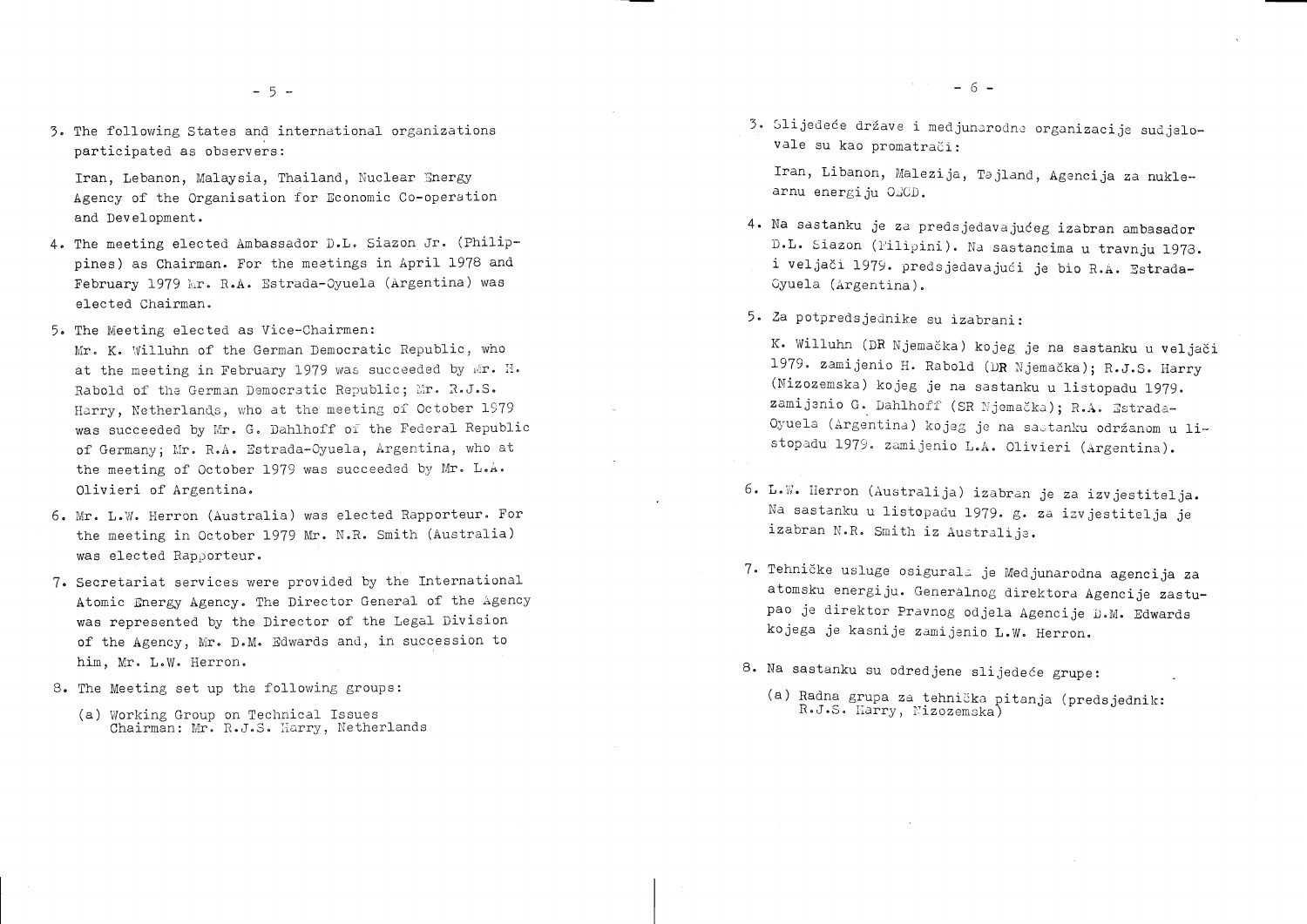- (b) Working Group on Legal Issues Chairman: Mr. R.A. Estrada-Oyuela, Argentina
- (c) Working Group on Scope of Convention Chairman: Mr. K. Willuhn, German Democratic Republic
- (d) Drafting Committee Chairman: Mr. De Castro Neves, Brazil
	- Members: Representatives of Australia, Brazil, Canada, Chile, Czechoslovakia, Egypt, France, Federal Republic of Germany, Italy, Japan, Mexico, Qatar, Tunisia,<br>Union of Soviet Socialist Republics, United States of America.
- 9. The Meeting had before it the following documents:
	- (a) Draft Convention on the Physical Protection of Nuclear Materials, Facilities and Transports, as contained in document CPNM/1.
	- (b) LAEA Document INFCIRC/225. Rev.1: The Physical Protection of Nuclear Material
	- (c) IAEA Document INFCIRC/254: Communications Received from Certain Member States regarding Guidelines for the Export of Nuclear Material, Equipment or Technology
- 10. The Meeting completed consideration of a Convention, the text of which is attached as Annex I. Certain delegations expressed reservations with regard to particular provisions in the text. These are recorded in the documents and in the Daily Reports of the Meeting. It was agreed that the text will be referred by delegations to their authorities.
- 11. The Meeting recommended that the text of the Convention be transmitted for information to the Twenty-third General Conference of the International Atomic Energy Agency.
- (b) Radna grupa za pravna pitanja (predsjednik: R.A. Estrada-Oyuela, Argentina)
- (c) Radna grupa za obuhvatnost Konvencije (predsjednik: K. Willuhn, DR Njemačka)
- (d) Redakcijski komitet (predsjednik: De Castro Neves,  $Brazi1)$ 
	-
- 9. Razmatrani su slijedeći dokumenti:
	- (a) Nacrt Konvencije o fizičkoj zaštiti nuklearnih materijala, postrojenja i prijevoza (dokument  $CPNM/1$ ;
	- (b) Dokument Medjunarodne agencije za atomsku energiju INFCIRC/225, Rev.1: Fizička zaštita nuklearnog materijala:
	- (c) Dokument Medjunarodne agencije za atomsku energiju INFCIRC/254: Saopćenja primljena od nekih država materijala, opreme i tehnologije.
- 10. Na sastanku je završeno razmatranje Konvencije čiji je tekst dan u Prilogu I ovom dokumentu. Neke delegacije su stavile rezerve na pojedine odredbe teksta. Te rezerve su zabilježene u dokumentima i dnevnim izvještajima sa sastanka. Dogovoreno je da delegacije ovaj tekst dostave svojim nadležnim organima.
- 11. Na sastanku je preporučeno da se tekst Konvencije uputi 23. generalnoj konferenciji Maal za informaciju.

Članovi: predstavnici Australije, Brazila, Kanade, Čilea, Čehoslovačke, Žgipta, Francuske, SR Njemačke, Italije, Japana, Meksika, Katara, Tunisa, SSSR-a, SAD-a.

članica u vezi sa smjernicama za izvoz nuklearnog